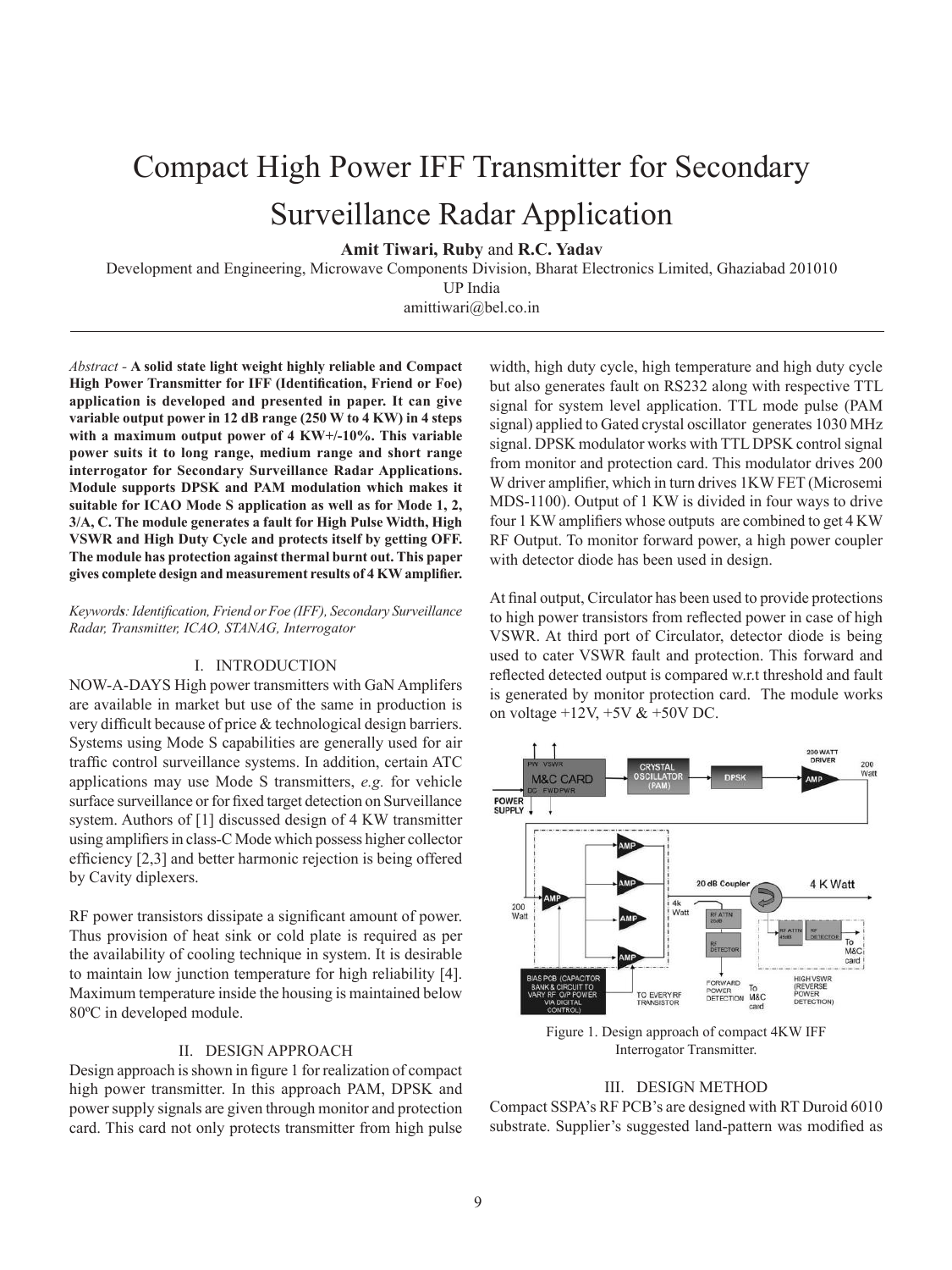per substrate data. High Power divider (1:4) and Combiner (4:1) are also designed using same substrate with high power matched termination.

Bias card is designed using FR-4 substrate, to provide power supply sequencing & filtering. It includes capacitor bank required by all five FET devices for faster charging and discharging. Schematic is shown in Figure 2.

Monitor-and-Control card doesn't allow pulses > 33µs pulsewidth and greater than 2% duty cycle.



Figure 2. Bias Card schematic used in developed 4KW IFF Interrogator Transmitter.

# IV. DESIGN OUTPUT

Designed SSPA is shown in Figures 3 and 4. The module has one 25 pin Mini D connector and one SMA connector. Mini D connector has all the DC supplies, Mode pulse, BPSK pulse, GND connections, faults indication (in form of TTL High logic) and control signals on it, while the SMA connector has RF Output power. Fault and power are displayed on PC via RS232 Communication. The module can work up to 32  $\mu$ s and 1% duty cycle (2% short term) pulse-width. Entire Transmitter is encapsulated in a single housing of size 216 mm x 170 mm x 35 mm.



Figure 3. Developed 4KW IFF Interrogator Transmitter.

The transmitter housing can be screwed on to the liquid cooled cold plate, which provides the best cooling efficiency by cooling underneath each of the power devices of the transmit chain. The same module can work with forced airflow cooling application by using external heat sink.



Figure 4. Developed 4KW IFF Interrogator Transmitter with cover.

# V. MEASUREMENTS

Developed system has been evaluated at high temperatures as well. At 55°C after 4-hour operation with fan of CFM 90 the currents are as follows: 3.00 Amp (32 µs, 1.0% duty cycle), current @12V: 40 mA, current @5V: 20 mA. Measured power was 65.341 dBm with droop of 0.734 dBm (shown in figure 2). Pulse characteristics are measured as Power 65.34 dBm pulse droop of 0.74dB, harmonics -33 dBc rise time <100 ns and fall time <200 ns.



Figure 5. Measured output power and droop.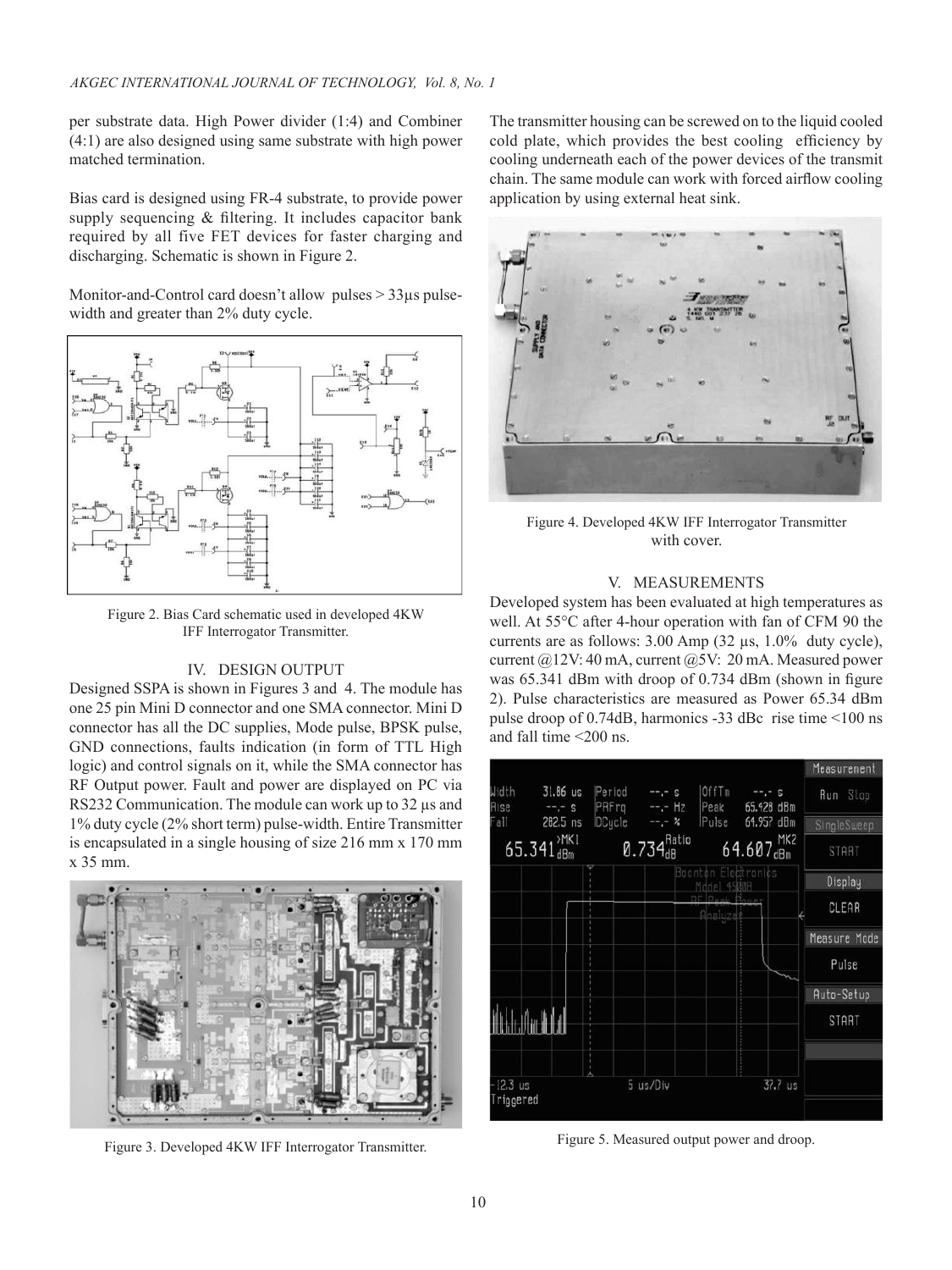### HIGH POWER IFF TRANSMITTER











Figure 6. (*a*) Measured pulse-width (*b*) Measured rise time (c) Measured Fall time (*d*) Measured pulse delay of Developed 4 KW IFF transmitter.









# VI. RESULTS

Compact SSPA meets all pulse characteristic requirement of ICAO & STANAG standards Like frequency stability, rise time <100 ns and fall time < 200ns [1,5]. It meets environmental MIL standards 810E and EMI/EMC MIL STD of 461 E (with EMI filter at supply). Compact size, light weight, variable power features make it suitable for short range, medium range, long range IFF interrogator transmitter. MTBF analysis has been carried out on this transmitter and MTBF value at room temperature is 4, 55,126 Hrs.